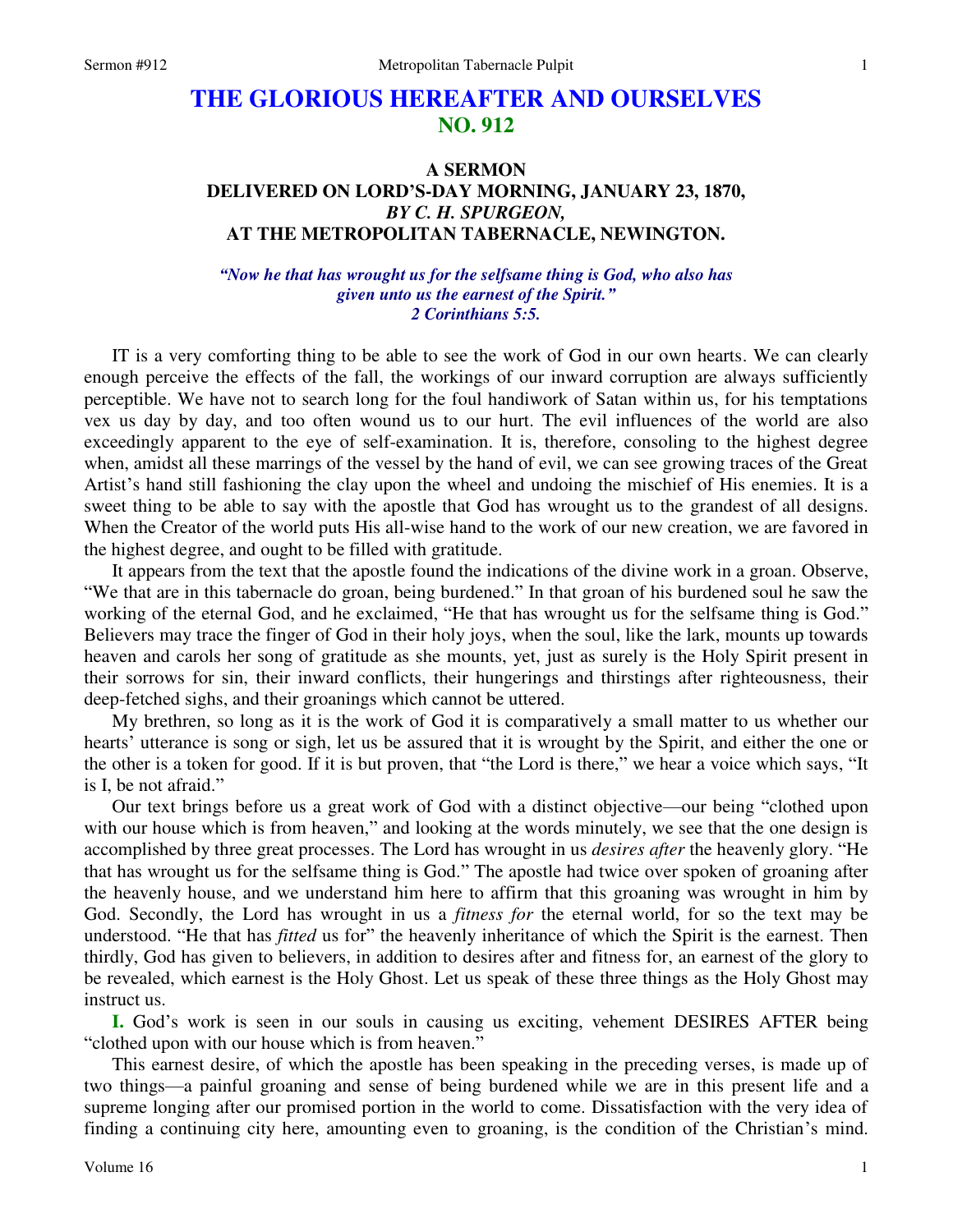"We look not at the things which are seen," they are not worth a glance, they are temporal, and therefore quite unfit to be the joy of an immortal spirit. The Christian is the most contented man *in* the world, but he is the least contented *with* the world. He is like a traveler in an inn, perfectly satisfied with the inn and its accommodation, considering it as an inn, but putting quite out of all consideration the idea of making it his home. He waits by the way, and is thankful, but his desires lead him ever onward towards that better country where the many mansions are prepared.

The believer is like a man in a sailing vessel, well content with the good ship for what it is, and hopeful that it may bear him safely across the sea, willing to put up with all its inconveniences without complaint, but if you ask him whether he would choose to live on board in that narrow cabin, he will tell you that he longs for the time when the harbor shall be in view, and the green fields, and the happy homesteads of his native land. We, my brethren, thank God for all the appointments of providence, whether our portion is large or scant we are content because God has appointed it, yet our portion is not here, nor would we have it here if we might!—

> *"We've no abiding city here, Sad truth were this to be our home."*

No thought would be more dreadful to us than the idea of having our portion in this life, in this dark world which refused the love of Jesus and cast Him out of its vineyard. We have desires which the whole world could not fulfill, we have insatiable yearnings which a thousand empires could not satisfy. The Creator has made us to pant and long after Himself, and all the creatures put together could not delight our souls without His presence—

> *"Hopeless of joy in aught below, We only long to soar, The fullness of His love to feel, And lose His smile no more."*

In addition to this dissatisfaction, there reigns within the regenerate heart a supreme longing after the heavenly state. When believers are in their right minds, their aspirations after heaven are so forcible that they contemn death itself. But when faith is weak, then the pains and the groans of dying make a black cloud of forebodings which darken the spirit, and we shrink from the thought of departing, but when we know that our Redeemer lives, and look forward to the resurrection, and to the glory to be revealed, we cry*—*

> *"Oh, if my Lord would come and meet, My soul should stretch her wings in haste, Fly fearless through death's iron gate, Nor fear the terrors as she passed."*

Whatever the separation of the soul from the body may involve of pain or mystery, the believer feels that he could dare it all, to enter at once into the unfading joys of the glory-land. Sometimes the heir of heaven grows impatient of his bondage, and like a captive who, looking out of the narrow window of his prison, beholds the green fields of the unfettered earth, and marks the flashing waves of the ocean, ever free, and hears the songs of the uncaged tenants of the air, weeps as he views his narrow cell, and hears the clanking of his chains. There are times when the most patient of the Lord's banished ones feel the homesickness strong upon them. Like those beasts which we have sometimes seen in our menageries, which pace to and fro in their dens, and chafe themselves against the bars—unresting, unhappy, bursting out every now and then into fierce roars, as though they yearned for the forest or the jungle, even so we also chafe and fret in this our prison house, longing to be free. As by the waters of Babylon the sons of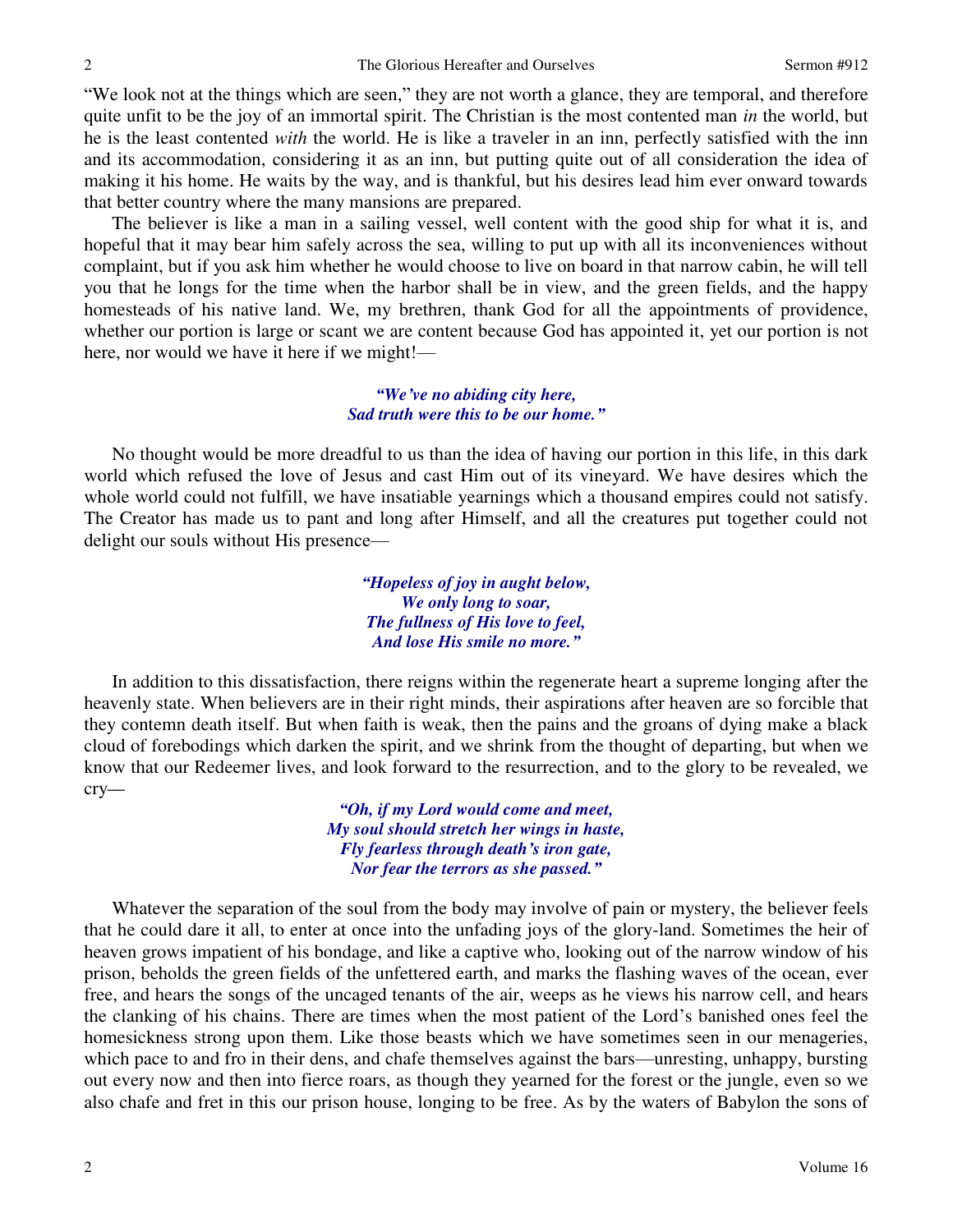*"O my sweet home, Jerusalem, Would God I were in thee! Would God my woes were at an end, Thy joys that I might see."*

Having thus seen that the groaning wrought in us by God is made up of dissatisfaction with this world and anxious desire for the world to come, we may profitably consider it yet a little further. What is it that makes the Christian long for heaven? What is that within him which makes him restless till he reaches the better land? It is, first, *a desire for the unseen*. The carnal mind is satisfied with what the eyes can see, the hands can handle, and the taste enjoy, but the Christian has a spirit within him which has passions and appetites which the senses cannot gratify. This spirit has been created, developed, enlightened, and instructed by the Holy Ghost, and it lives in a world of unseen realities, of which unregenerate men have no knowledge.

While in this sinful world and earthly body, the spirit feels like a citizen exiled from his native land, it stands upon the outmost borders of its own region, and longs to penetrate into the center of spiritual things. Hampered with this body of clay, the spirit, which is akin to angels, cries after liberty, it longs to see the Great Father of Spirits, to commune with the bands of the pure spirits forever surrounding the throne of God, both angels and glorified men, it longs, in fact, to dwell in its true element. A spiritual creature, begotten from above, can never rest till it is present with the Lord. Oh! to see the things which we have heard of in metaphor and simile, to enjoy them really with our spirits, the harps, the crowns, the palms—what must it be to possess such joys? The streets of transparent gold, the river of the water of life, the glassy sea, the throne of the Great King—what must all these be? Until these joys and glories be all our own our souls will always cry and sigh.

Moreover, the Christian spirit *pants after holiness.* He who is born again of incorruptible seed, finds his worst trouble to be sin. While he was in his natural state he loved sin, and sought pleasure in it, but now being born of God and made like to God, he hates sin, the mention of it vexes his ears, the sight of it in others causes him deep sorrow, the presence of it in his own heart is his daily plague and burden. If he could be clean rid of sin this mortal body might not be to him a load, but because the tendencies of the animal passions are always towards evil, he longs to be rid of this vile body, that he may be clothed upon with his house which is from heaven, from which all these passions will be expelled. Oh, to be without the tendency to sin, without the possibility to sin! What bliss the prospect affords!

My brethren, if we could be placed in the lowest and most destitute condition, and yet could be perfect, we would prefer it to being sinful, even though we should reign in the palaces of kings. Our spirit, therefore, cries after the immortal state, because sin will be forever banished from it.

In the Christian's spirit there is also *a sighing after rest*. "There remains a rest for the people of God," as though God had put in us the longing for what He has prepared, we labor daily to enter into that rest. Brethren, we long for rest, but we cannot find it here. "This is not our rest." We cannot find rest even within ourselves. Wars and fights are continuous within the regenerate spirit, the flesh lusts against the spirit, and the spirit wars against the flesh. As long as we are here it must be so. We are in the camp of war, not in the chamber of ease. The trumpet must sound, and the clash of arms must be heard, and we must go to our watchtower, and continue there both night and day, for we are militant as yet, and not triumphant.

Our soul pines to be at rest. When shall the powers of our spirit indulge themselves to the full without the fear of falling into sin? When shall my memory recollect nothing but what will glorify God? When shall my judgment always rightly balance all events? When shall my desires be after nothing but my Lord? When shall my affections cling to nought but Him? O when shall I possess the rest of the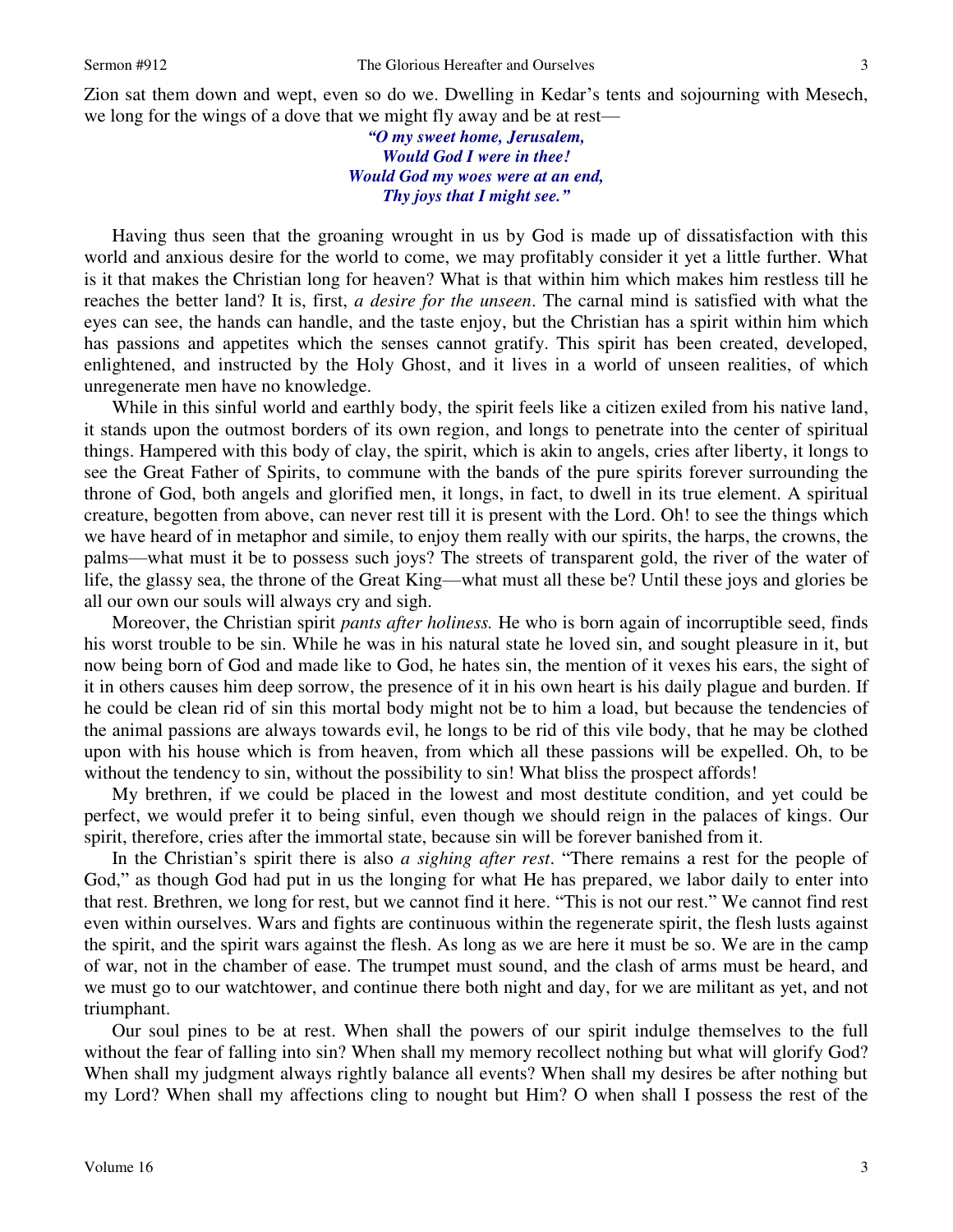sinless, the rest of the satiated, the rest of the secure, the rest of the victorious? This longing for rest helps to inflame the Christian's desires for the house not made with hands.

This divinely-wrought desire is made up of another element, namely, a *thirst for communion with God*. Here, at the nearest, our state is described as being "absent from the Lord." We do enjoy fellowship with God, for, "Truly our fellowship is with the Father and with His Son Jesus Christ," but it is remote and dark. "We see through a glass darkly," and not as yet face to face. We have the smell of His garments from afar, and they are perfumed with myrrh, and aloes, and cassia, but as yet the King is in His ivory palaces, and the gate of pearl is between us and Him.

O that we could come at Him! O that He would even now embrace us and kiss us with the kisses of His mouth. The more the heart loves Christ, the more it longs for the greatest possible nearness to Him. Separation is very painful to a bride whose heart is burning for the bridegroom's presence, and such are we, longing to hear the most sweet voice of our Spouse, and to see the countenance which is as Lebanon, excellent as the cedars. For a saved soul to long to be where its Savior is, is no unnatural desire! To be with Him is far better than earth's best, and it would be strange if we did not long for it.

God, then, has wrought in us this in all its forms, He has made us to dread the thought of having our portion in this life, He has created in us a supreme longing for our heavenly home, has taught us to value unseen and eternal things, to pant after holiness, to sigh after sinless rest, and to yearn after closer fellowship with God in Christ Jesus.

My brethren, if you have felt a desire such as I have described, give the glory of it to God, bless and love the Holy Spirit who has wrought this selfsame thing in you, and ask Him to make the desires yet more vehement, for they are to His glory.

Bear with a word in praise of this God-wrought groaning. This desire after the world to come is above ordinary nature. All flesh is grass, and the grass loves to strike its root deep into the earth, it has no tendrils with which to clasp the stars. Man by nature would be content to abide on earth forever. If you long for a holy and spiritual state, your desire is not of nature's creation. God has wrought it in you. Yes, I will venture to say that the desire for heaven is contrary to nature, for as there is an inertia in matter which makes it indisposed to move, so is there in human nature an indisposition to leave the present for the future. Like the limpet, we stick to the rock on which we crawl. We cling to earth like the ivy to the wall. We are afraid to set sail upon that unknown sea of eternity, and therefore shiver on the shore. We dread to leave "the warm precincts of this house of clay," and hovel as this body is, we count it dear. It is the Lord who forbids our lying among the pots and gives us the wings of a dove to mount aloft. As soon would a clod seek the sun, as a soul seek its God, if a miracle of grace were not wrought upon it.

While they are contrary to the old nature, such aspirations *prove the existence of the new nature*. You may be quite sure that you have the nature of God in you if you are pining after God, and if your longings are of a spiritual kind, depend upon it you are a spiritual man. It is not in the animal to sigh after mental enjoyments, neither is it in the mere carnal man to sigh after heavenly things. What your desires are, that your soul is. if you are really insatiably hungering after holiness, and after God, there is within you that which is like to God, that which is essentially holy, there is indeed a work of the Holy Ghost within your hearts.

I shall detain you awhile to notice the means by which the Holy Spirit quickens these desires within our spirits. This desire after a portion in the unseen world is first infused in us by *regeneration*. Regeneration begets in us a spiritual nature, and the spiritual nature brings with it its own longings and desires, these longings and desires are after perfection and God. Imagine an angel imprisoned in a stable, it is perfectly certain that it would be discontent with the place where the horned oxen lay. If it felt that the divine will commanded it to tarry there for awhile, I doubt not that the bright visitor would contentedly put up with the confinement, but if it had liberty to leave the society of beasts, how gladly would the bright spirit ascend to its native place! Yes, heaven is the place for angels, the true abode of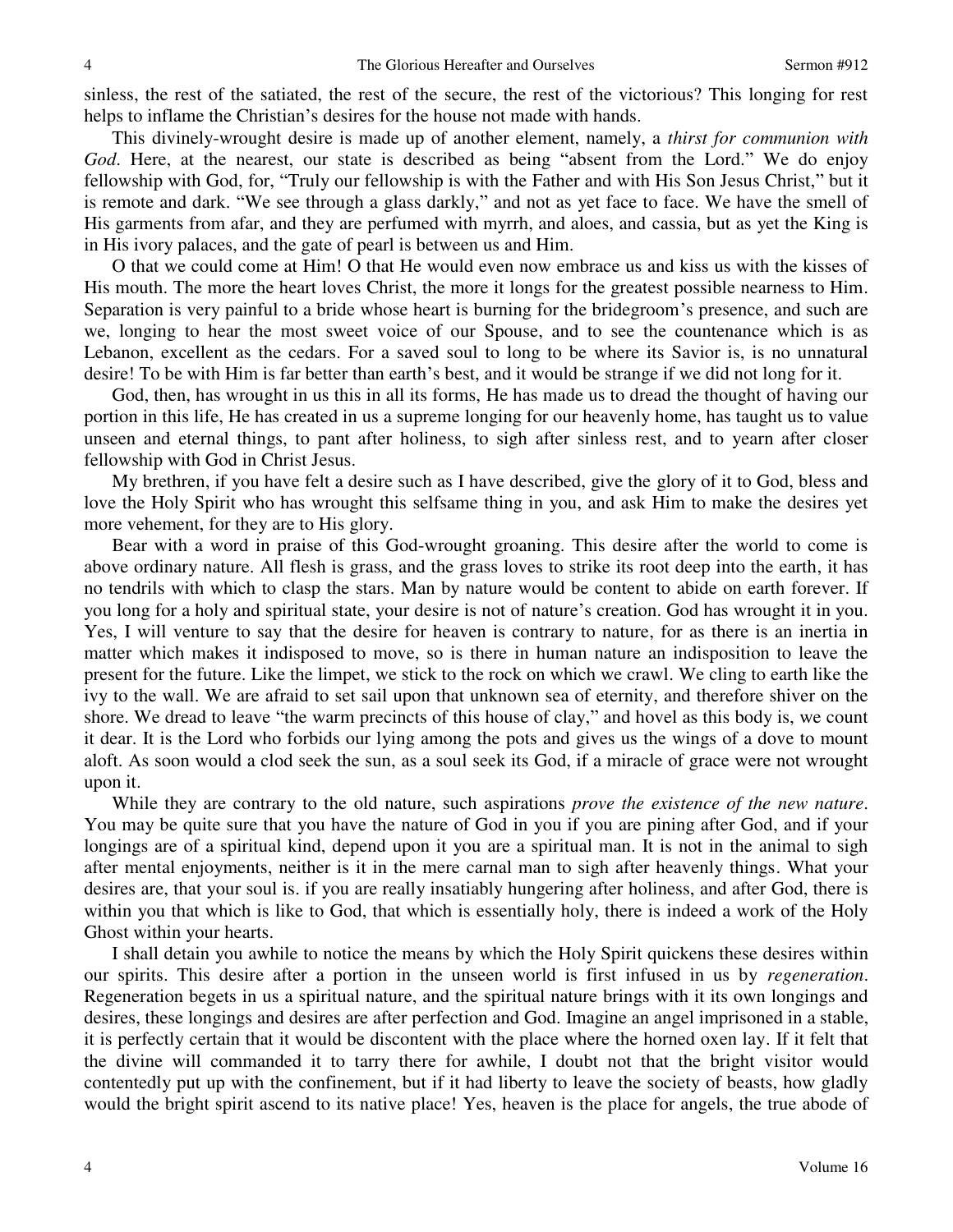holy spirits, and we, too, since our spiritual nature is born from above, long to be there, nor shall we be content until we are.

These desires are further assisted by *instruction*. The more the Holy Ghost teaches us of the world to come the more we long for it. If a child had lived in a mine it might be content with the glimmer of candle light, but if it should hear of the sun and the green fields, and the stars, you may depend upon it the child would not be happy until it could ascend the shaft and behold for itself the brightness of which it had heard, and as the Holy Ghost reveals to us the world to come we feel longings within us, mysterious but mighty, and we sigh and cry to be where Jesus is.

These desires are further increased by *sanctified afflictions*. Thorns in our nest make us take to our wings, the embittering of this cup makes us earnestly desire to drink of the new wine of the kingdom. We are very much like our poor, who would stay at home in England and put up with their lot, hard though it be, but when at last there comes a worse distress than usual, then straightway they talk of emigrating to those fair and boundless fields across the Atlantic, where a kindred nation will welcome them with joy. So here we are in our poverty, and we make the best of it we can, but a sharp distress wounds our spirit, and then we say we will run away to Canaan, to the land that flows with milk and honey, for there we think we shall suffer no distress, neither shall our spirits hunger anymore.

Heavenly desires are still farther inflamed by *communion with* Christ. The sweets as well as the bitters may be made to increase our longings after the world to come. When a man has once known what fellowship with Jesus is then he pines to enjoy it forever, like the Gauls on this side the Alps who, when they had once drank the Italian wines, said one to another, "It must be a fair land where they grow such wine as this, come, brethren, let us draw our swords and cross the Alps and take the vineyards for ourselves." Thus does the love of Jesus set us longing to be with Him—

> *"Since I have tasted of the grapes, I ofttimes long to go Where my dear Lord the vineyard keeps, And all the clusters grow."*

Communion with Christ sharpens the edge of our desire for heaven.

And so, to close this vein of thought, does *elevation of soul*. The more we are sanctified and lifted above the grossness of earthliness into conformity with Jesus, the more we long for the world to come. A peasant at the plow is quite content to mix with his fellow laborers, but suppose he forms a passion for the study of the stars, feels a poet's frenzy, or develops mathematical powers, or learns the science of flowers, or in any way discovers the treasure hidden in the field of learning, he will be sure to be uneasy in ignorance, and will pine for books and education.

He dreams of schools, and colleges, and libraries. His fellow plowmen laugh at him and count him but a fool. If they have enough to eat and drink and clothe themselves, they are content therein, but he has wants for which the village has neither sympathy nor supply. His elevation of mind has brought with it groanings, to which, had he groveled like his fellows, he would have been a stranger. So is it with the regenerated man, in proportion as he is elevated by the Holy Spirit by growth in grace. The higher he rises the more he longs to rise. To him that has it is given, and he desires to have in abundance, with a sacred covetousness he pants after yet higher degrees of grace, and after glory itself.

Thus have I opened up to you the desire which the Holy Spirit works in us. "He that has wrought us for the selfsame thing is God."

**II.** Our second subject of discourse is THE FITNESS FOR HEAVEN which is wrought in us.

Calvin's interpretation of the text is, "He that has fitted us for the selfsame thing is God." Ah! how true is this. There is no fitness whatever in man by nature for communion with his God, it must be a divine work within him. The Father works in us fitness for heaven by separating us in the everlasting decree to be His own. Heaven is the place of God's own abode, we must be God's own people to be fit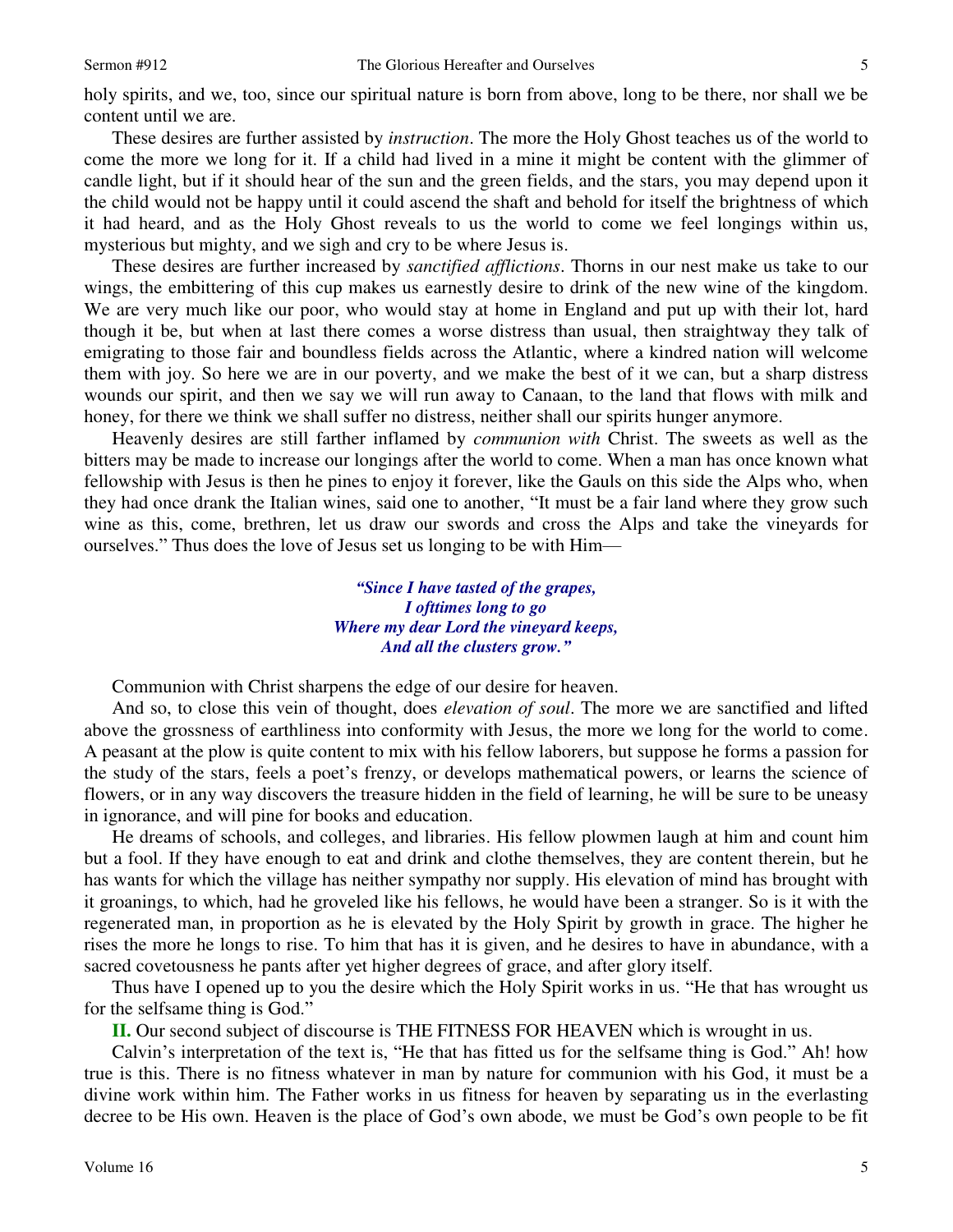to be there. He fits us by adopting us into His family, by justifying us through the righteousness of Jesus Christ, by preserving us by His power. The Son of God has an equal share in the working of this fitness He fits us by blotting out our iniquities, and by transferring to us His righteousness, by taking us into marriage union with Himself. The Holy Spirit also, forever to be blessed, has His share in this work. It is He who first infuses the new nature, he who gives us spiritual food for the new nature, giving us to feed upon the flesh and blood of Christ, He who instructs and develops that new nature, and through the blood of Jesus makes the man fit to be a partaker of the inheritance of the saints in light. Glory be unto the Father, and to the Son, and to the Holy Ghost, who thus in blessed union has "wrought us for the selfsame thing."

Now let me describe with great brevity the work of the Holy Spirit in preparing us for glory. As we have already hinted—and we must necessarily traverse much the same ground—fitness for heaven, as wrought in us by the Spirit, consists, first, in the possession of a spiritual nature. Heaven is preeminently a spiritual region, and those who have no nature begotten from above would not by any possibility be able to enjoy the bliss of heaven. They would be quite out of their element. It could not be a heaven to them. A bee in a garden in the midst of the flowers is at home, and gathers honey from all their cups and bells, but open the gate and admit a swine, and it sees no beauty in lilies and roses, and gillyflowers, and therefore it proceeds to root, and tear, and spoil in all directions. Such would an unregenerate man be in heaven. While holy saints shall find bliss in everything in the paradise of God, an ungodly sinner would be at war with everything in that holy region.

Fitness for heaven lies much in a holy nature. Now, a love of heaven is as contrary to fallen humanity as light to darkness. Do you not feel it so? Left to yourselves, O saints of God, do you not know that you would go back to Egypt? Do you not feel that the old nature lusts after evil? Well, then, as you cannot possibly inherit heaven unless you delight in holiness, you owe this fitness for the perfect state to the Holy Spirit. Fitness for heaven lies in a capacity to delight in God. I have always loved that first question and answer in the Assembly's Catechism, "What is the chief end of man? The chief end of man is to glorify God and to enjoy Him forever." Not to enjoy yourself forever, not even to enjoy the harps of gold and the angelic society, and the feasts of the beatified, but to enjoy God forever. Now, if a man has as yet no delight in God, and takes no solace in thoughts of Him, he has no fitness for heaven, and cannot get there, but if you delight in God, it is God that has "wrought you for the selfsame thing."

Fitness for heaven will lie very much in love to the saints. Those who do not love the people of God on earth, would find their company very irksome forever. Here the unrighteous can manage to endure the company of the godly because it can be diluted with an admixture of graceless men, but up there the people shall be all righteous, and their conversation shall be all of Christ and of things divine, such society and such converse would be weariness itself to godless hearts. My hearer, if you delight in the company of the saints, and if the more spiritual their conversation the more you enjoy it, then you have been wrought to this selfsame thing by the work of the Holy Ghost in your soul, and you may bless the Lord for it.

*Joy in service* is another sweet preparation for heaven. Heaven is sinless service. They serve God day and night in His temple, service without weariness, service without imperfection, service without cessation. Now do you delight to serve God? If so, you have a fitness for heaven evidently, but as you once abhorred that service, and were the bondslave of the Prince of Darkness, if you now long and wish to glorify your God, you have been wrought thereto by the Holy Spirit's power.

*Conformity to Christ Jesus,* again, is another preparation for heaven. Much of heaven consists in being like Christ. It is the very objective of divine grace that we should be conformed to His image, that He should be the first-born among many brethren. Now, if you are growing by His grace somewhat like Christ, if you desire to be like Him, imitating His tender, loving, brave, prayerful, obedient, selfsacrificing spirit, you have some fitness for the skies, but that fitness was not there by nature, you were once as unlike Christ as possible. God has wrought all this in you.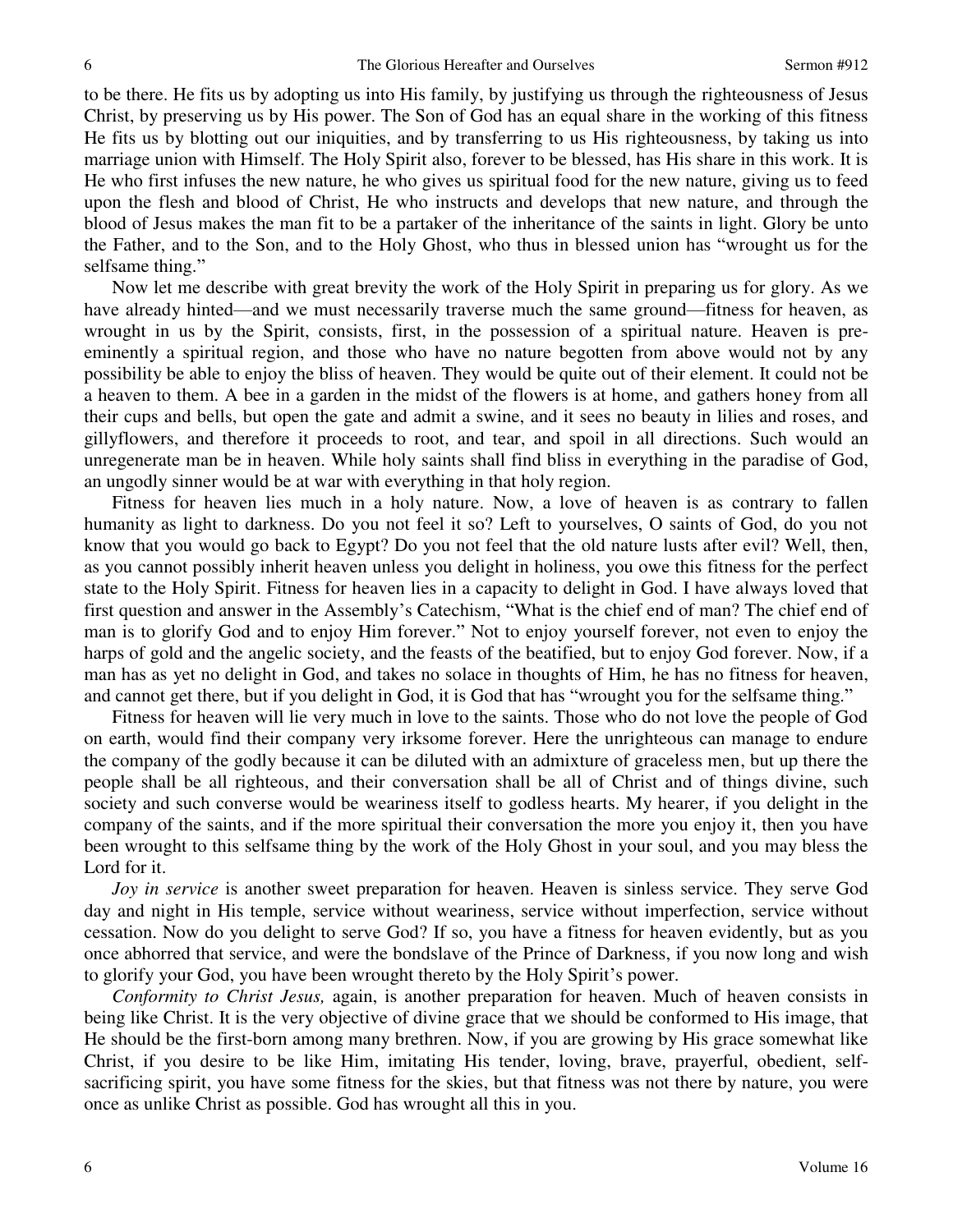7

I am afraid that I go from one point to another rather too rapidly, but the gist of it all is this. Heaven is the world of spirits, the land of Holiness, the house of God, and if we have any capacity for the enjoyment of heaven, it has been wrought in us by God. The unfitness of unrenewed souls for heaven, may be illustrated by the incapacity of certain uneducated and coarse-minded persons for elevated thoughts and intellectual pursuits.

When a little child, I lived some years in my grandfather's house. In his garden there was a fine old hedge of yew of considerable length, which was clipped and trimmed till it made quite a wall of verdure. Behind it was a wide grass walk, which looked upon the fields, the grass was kept mown, so as to make pleasant walking. Here, ever since the old Puritan chapel was built, godly divines had walked and prayed and meditated. My grandfather was accustomed to use it as his study. Up and down it he would walk when preparing his sermons, and always on Sabbath days when it was fair, he had half an hour there before preaching.

To me it seemed to be a perfect paradise and being forbidden to stay there when Grandfather was meditating, I viewed it with no small degree of awe. I love to think of the green and quiet walk at this moment, but I was once shocked and even horrified by hearing a farming man remark concerning this *sanctum sanctorum,* "It' ud grow a many 'taturs if it wor plowed up." What cared he for holy memories? What were meditation and contemplation to him? Is it not the chief end of man to grow potatoes and eat them? Such, on a larger scale, would be an unconverted man's estimate of joys so elevated and refined as those of heaven.

Alphonse Karr tells a story of a servant man who asked his master to be allowed to leave his cottage and sleep over the stable. What was the matter with his cottage? "Why, sir, the nightingales all around the cottage make such a 'jug, jug, jug,' at night, that I cannot bear them." A man with a musical ear would be charmed with the nightingales' song, but here was a man without a musical soul who found the sweetest notes a nuisance. This is a feeble image of the incapacity of unregenerate man for the enjoyments of the world to come, and as he is incapable of enjoying them, so is he incapable of longing for them. But if you and I have grown out of all taste for the things of sin and time, and are sighing for holy, godly joys, we have therein an evidence that God has wrought in us by His grace and will continue to do so till we are made perfect and immortal!

**III.** The text informs us that in addition to working in us desires and fitness for glory, the Lord has graciously given to us an EARNEST OF GLORY.

An earnest, as you all know, is unlike a pledge, in some respects. A pledge has to be returned when the matter which it guarantees is obtained, but an earnest is a part of the thing itself. A man has so much wage to take on Saturday night, he receives a part of it in the middle of the week, it is an earnest of the full payment—a part of the payment itself. So the Holy Spirit is a part of heaven itself. The work of the Holy Spirit in the soul is the bud of heaven. Grace is not a thing which will be taken away from us when we enter glory, but which will develop into glory. Grace will not be withdrawn as though it had answered its purpose, but will be matured into glory.

What is meant by the Holy Spirit being given to us as an earnest? I believe it signifies, first, that the very dwelling of the Holy Ghost within our soul is the earnest of heaven.

My brethren, if God Himself condescends to make these bodies His temples, is not this akin to heaven's honors? Only put away sin, and the indwelling of the Holy Ghost would make even this earthly state to be heavenly to us. O my brethren, you little know what a weight of glory is contained in the indwelling of the Holy Spirit. If you did but know it and believe in it always, the sorrows of this life would become trivial, and as for the frowns of men, you would deride them. God dwells in you. You walk among the sons of men unknown and despised, yet as angels see you, you are the objects of their wonder. Rejoice that in this, then, you have an earnest of heaven.

But everything the Holy Spirit works in us is an earnest of heaven. When the Holy Ghost brings to us the joys of hope, this is an earnest. While singing some glowing hymn touching the New Jerusalem, our spirit shakes off all her doubts and fears, and anticipates her everlasting heritage. When we enjoy the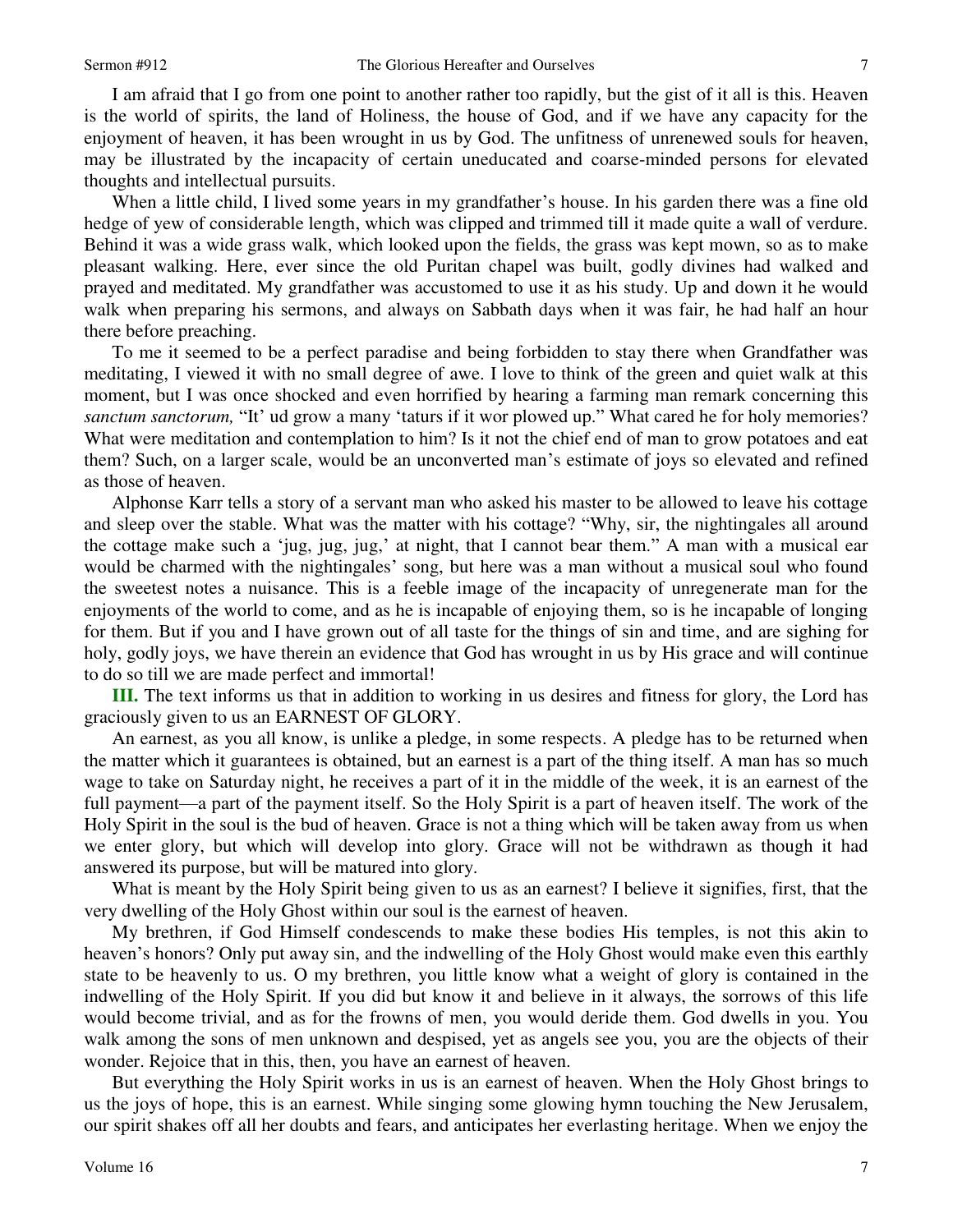full assurance of faith and read our title clear to mansions in the skies, when faith, looking simply to the finished work of Christ, knows whom she has believed, and is persuaded that He is able to keep that which she has committed to Him, this is an earnest of heaven. Is not heaven security, confidence, peace? The security, confidence, peace, which spring from faith in Jesus Christ, are part and parcel of the heaven of the blessed. Heaven is the place of victory, and my dear friends, when we are victorious over sin, when the Holy Spirit enables us to overcome some propensity, to get down our anger, to crush our pride, to mortify the flesh with its affections and lusts, then in that conscious victory over sin, we enjoy an earnest of the triumph of heaven.

And once more, when the Holy Spirit gives us to enjoy fellowship with Jesus Christ, and with one another, when in the breaking of bread we feel the union which exists between Christ and His members, we have a foretaste of the fellowship of heaven. Do not say then, that you know nothing of what heaven is. "Eye has not seen, nor ear heard, neither have entered into the heart of man, the things which God has prepared for them that love Him," but "He has revealed them unto us by His Spirit."

Spiritual natures do know what heaven is, in the sense of knowing from the drop what the river must be like, of understanding from the beam what the sun must be. Its fullness you cannot measure, its depth you cannot fathom, its unutterable bliss you cannot tell, but still you know of what character the glory will be, you know that pure are the joys of the blessed, and all their dwellings peace, you know that fellowship with Christ and with holy spirits makes up much of heaven, and you know this because the earnest of the Spirit is a part and parcel of the thing itself.

I conclude with a practical remark or two. If these things be so, what emotions are most fitting for us? Answer, first, O believers in Jesus, *be thankful,* overflow with thankfulness. Remember these things are not your own productions, no flowers of your own garden, but they have been planted in your soul by another hand and watered by a superior power. Give all the glory to His holy name, for to Him all the glory belongs. Not a good desire in you was self-originated, no part of your fitness for paradise was selfformed. Grace has done it, grace has done it all. Adore and bless the Holy Spirit who has wrought all your works in you, for you are "His workmanship, created in Christ Jesus unto good works, which God has before ordained that we should walk in them." Be you thankful. As the birds created to sing, pour out their song; as the flowers, the handiwork of God, load the air with their perfume; so sing you, and let your lives be all fragrant with gratitude to Him who has wrought you to the selfsame thing.

Another emotion we ought all to feel who have this wrought in us is that of *reverence*. When a scholar knows that all he has learned has been taught him by his master, he looks up from his master's feet into his master's face with respectful reverence and esteem. O reverence the Holy Ghost. Let us in our public ministry and in our private meditations always stand in awe of Him. I am afraid we too much forget Him, let us reverence Him especially by obedience to His faintest monitions. As the leaves of the aspen tremble to the faintest breath of the wind, so may we tremble to the faintest breath of God's Holy Spirit. Let us prize the Word because He wrote it, let us love the ordinances because He puts life and power into them. Let us love His indwelling, and never grieve Him lest He hide His face from us. "He that has wrought us for the selfsame thing is God." Vex not His Spirit, but anxiously ask that He would continue His work, and complete it in righteousness.

Lastly, our heart ought to feel great *confidence* this morning. if the good thing had been wrought by ourselves, we might be sure that it would fail before long. Nothing of mortal man was ever perfect. But if He that has begun the good work be God, there is no fear that He will forsake or leave His work undone. They shall never say of Him, "He began to build and was not able to finish." No war of His was ever undertaken and then given up because He had not counted the cost. God has begun, God will complete. His promise is "Yea and amen," and never was forfeited yet. Therefore let us be well assured, and let our hearts be glad.

Dear hearers, the unhappy thing about this is that there are so many who have no desires for the blessed hereafter, no fitness for it, no earnest of it. Ah, then, the prophecies that are within you, what do they foretell? No yearning for heaven, does not that foretell that there is no heaven for you? No fitness

8